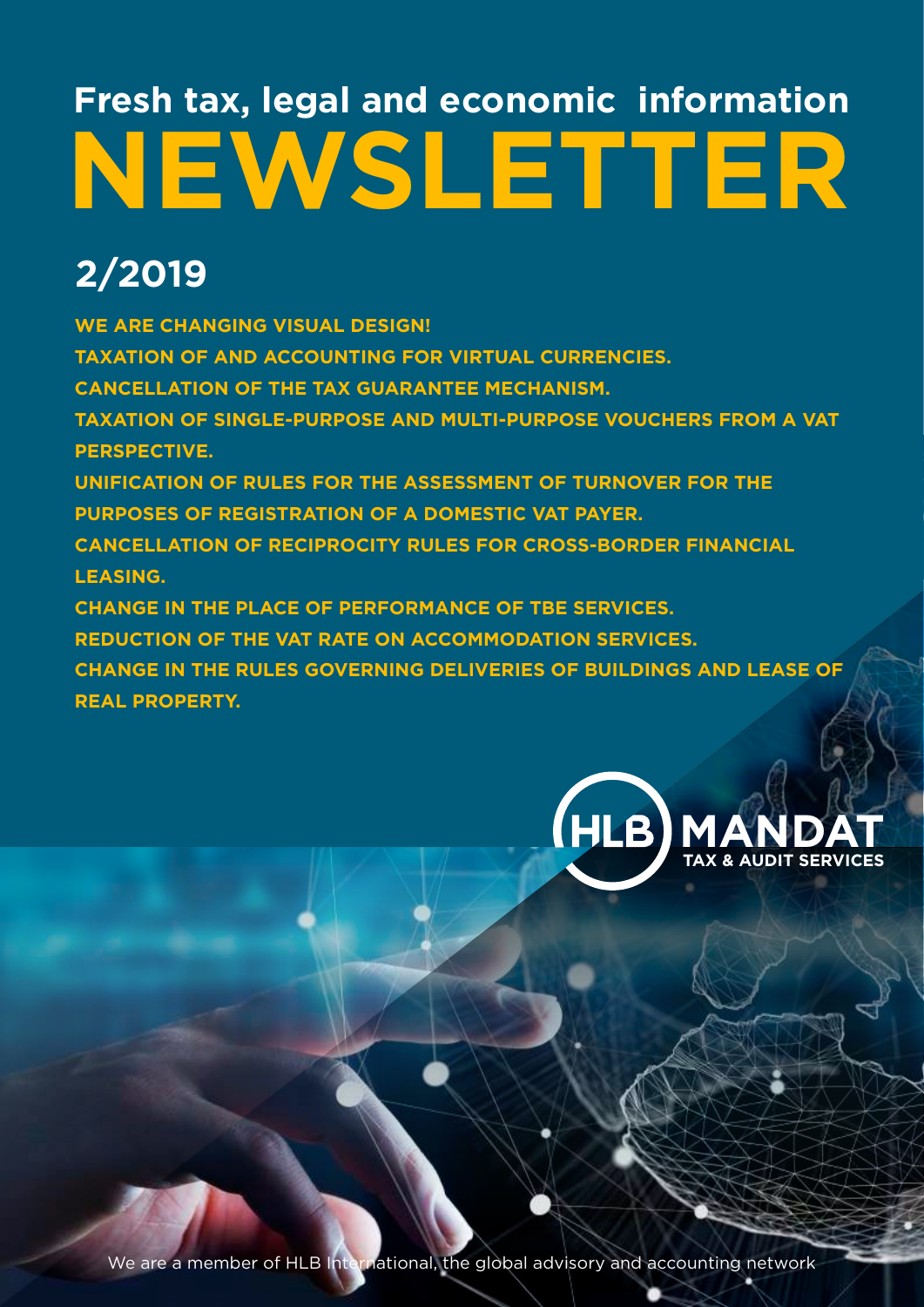#### **WE ARE CHANGING VISUAL DESIGN!**

For 14 years already, MANDAT CONSULTING, k.s. and MANDAT AUDIT, s.r.o. have been members of HLB International, an international network of independent accounting and consultancy firms (hereinafter "HLB"). This year, HLB celebrates its 50th anniversary.

On this occasion, HLB launches a new brand, including logo, slogan and website, to support the transformation of HLB into a modern and dynamic network that is closer to its customers.

The new logo has a round shape, characterizing a community, friendship, entirety and perseverance.

The new slogan: **"Together we make it happen"** is the result of the long-term philosophy of HLB and characterizes the close collaboration between membership firms and the long-term relationships with customers. Thanks to these characteristics, volume of services provided has been recording significant growth over the long term.

We believe that you will like our new visual design.



**Martin Šiagi** Partner



**Roman Ferjanc** Partner



**Robert Jex** Partner

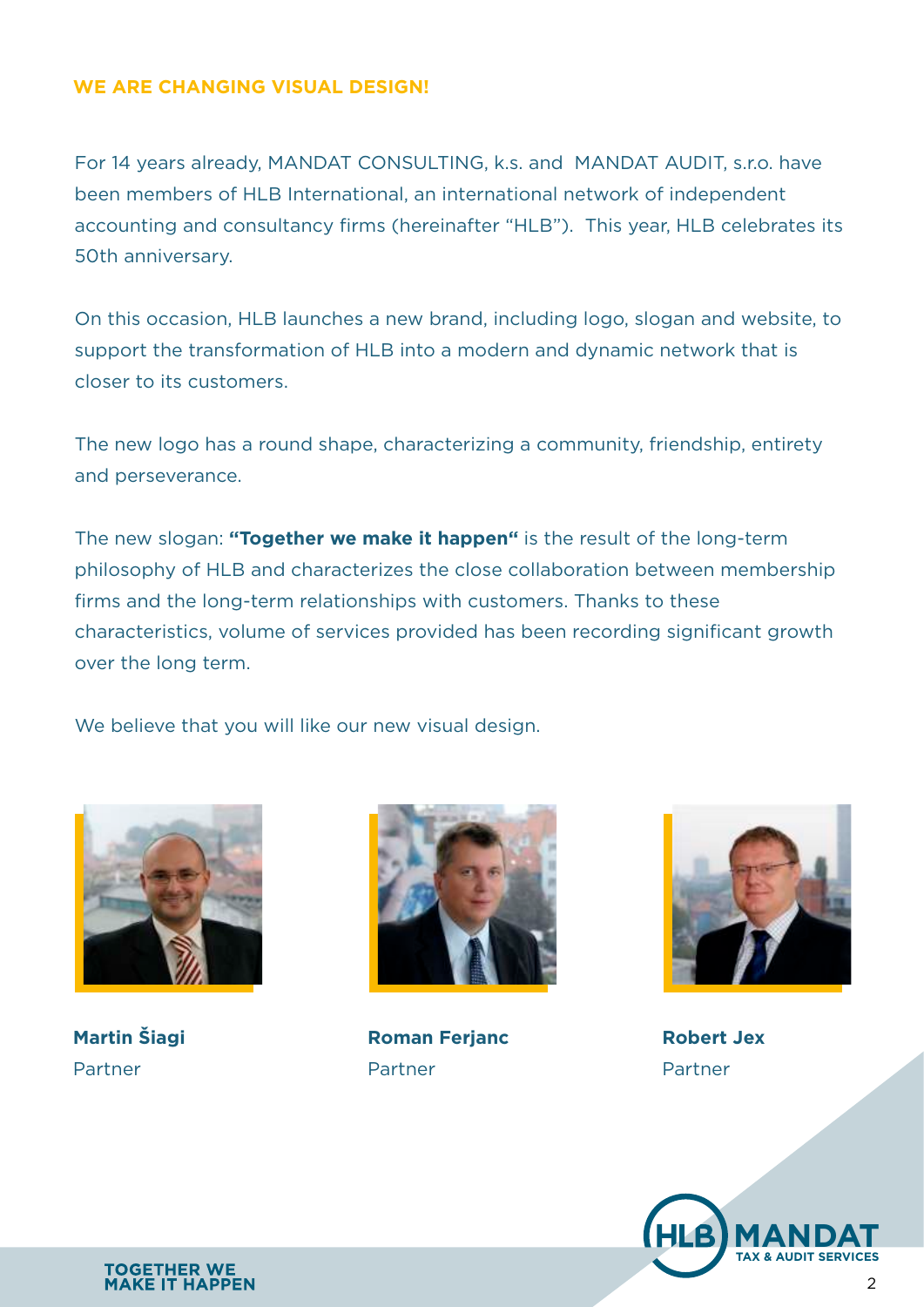## **TAXATION OF AND ACCOUNTING FOR VIRTUAL CURRENCIES**

To ensure a unified interpretation of legislative requirements in relation to taxation of income from a sale of virtual currency, the Ministry of Finance of the Slovak Republic has issued the Methodological Guideline No. MF/10386/2018-721.

According to this guideline, a virtual currency (or crypto-currency) means a digital carrier of value which is neither issued nor guaranteed by any central bank and/or public authority and is not necessarily linked to any legal tender, has no status of a currency or money, but is accepted by some natural or legal persons as means payment, and which may be transferred, stored and/or purchased/sold electronically.

### **1. Virtual Currencies in Relation to Income Tax Act**

Any income (earnings) resulting from a sale of virtual currency is subject to tax, is not exempt from the tax and therefore is considered as taxable income pursuant to Act No. 595/2003 Coll., on Income Tax, as amended by the amendment effective from 1 September 2019 (hereinafter referred to as the "Income Tax Act"). For the purposes of taxation under this guideline, a sale of virtual currency means any exchange, e.g. an exchange of virtual currency for any assets or an exchange of virtual currency for a provision of service and/or for another virtual currency, as well as its transfer for consideration.

For taxpayer who is a natural person and has not included the virtual currency in his/her business assets, any income from its sale is considered as other income pursuant to Section 8 of the Income Tax Act. The achieved taxable income can be decreased by any demonstrably incurred expenses related to the achievement of the income; if the expenses are higher than the achieved income, however, the difference is not taken into account.

For taxpayer who establishes his/her tax base pursuant to Section 17(1) of the Income Tax Act, i.e. whose taxation is based on accounting, the income resulting from the sale of virtual currency is taxable income and it is reasonably viewed as

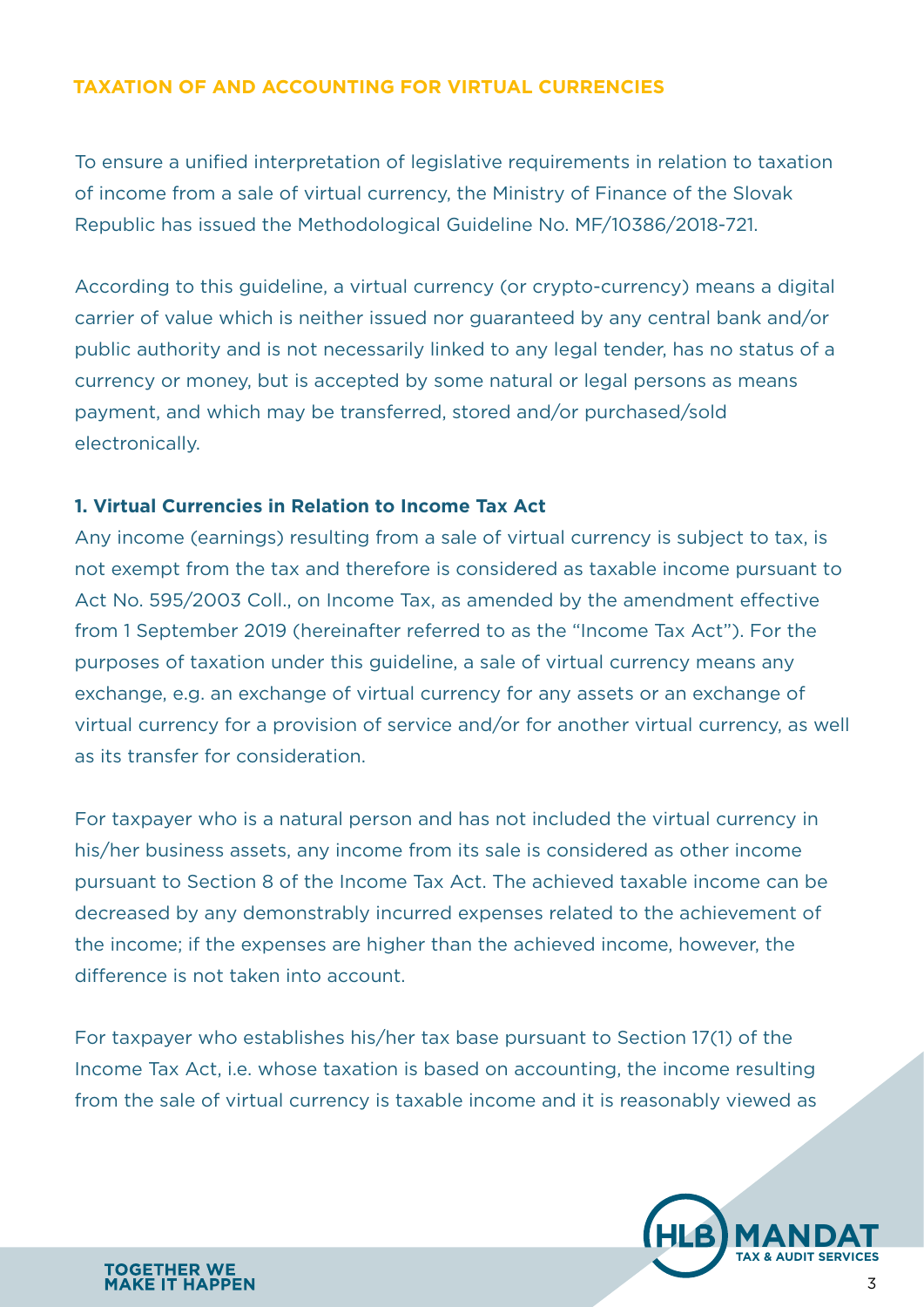income resulting from financial assets. When calculating his/her tax base or tax loss, such taxpayer determines his/her profit/loss based on accounting and or difference of income and expenses. The resulting profit/loss or the difference of income and expenses shall be then transformed into tax base using the provisions of Sections 17 through 29 of the Income Tax Act. Based on those provisions, taxable expenses may be deducted from the income achieved by the sale of virtual currency in accordance with Section 19 of the Income Tax Act, up to the amount of income from the sale, reasonably in accordance with the provisions of Section 19(2)(f) of the Income Tax Act.

# **2. Virtual Currencies in Relation to VAT Act**

Trading with virtual currencies is considered as a financial transaction and as such is exempted from the value added tax in the EU, based on the judgement of the European Court of Justice. Notwithstanding the above statement, VAT may be applicable to virtual currency if it is used for paying for purchased goods and services, as such a transaction is subject to VAT as if euro is used as the transaction currency.

#### **3. Virtual Currencies in Relation to Accounting Act**

Virtual currencies are valued as follows:

- Acquisition price, if the currency was acquired by purchase
- Fair value, if the currency was acquired by exchange for another virtual currency

For accounting purposes, virtual currency acquired for consideration is viewed as other current financial assets. Any increase/decrease in virtual currency is accounted for using accounts of the Current Financial Assets group of accounts (25) created by the accounting entity, e.g. account 258 – Virtual Currency.Analytic accounts are created for individual virtual currencies. For the virtual currency acquired by mining, a dedicated analytic account is created as at the day of its exchange for other assets or services. To account for any decrease in virtual currency as expense, the account 568 – Other Financial Expenses is debited. To account for any increase in virtual currency as income, the account 668 – Other Financial Income is credited.

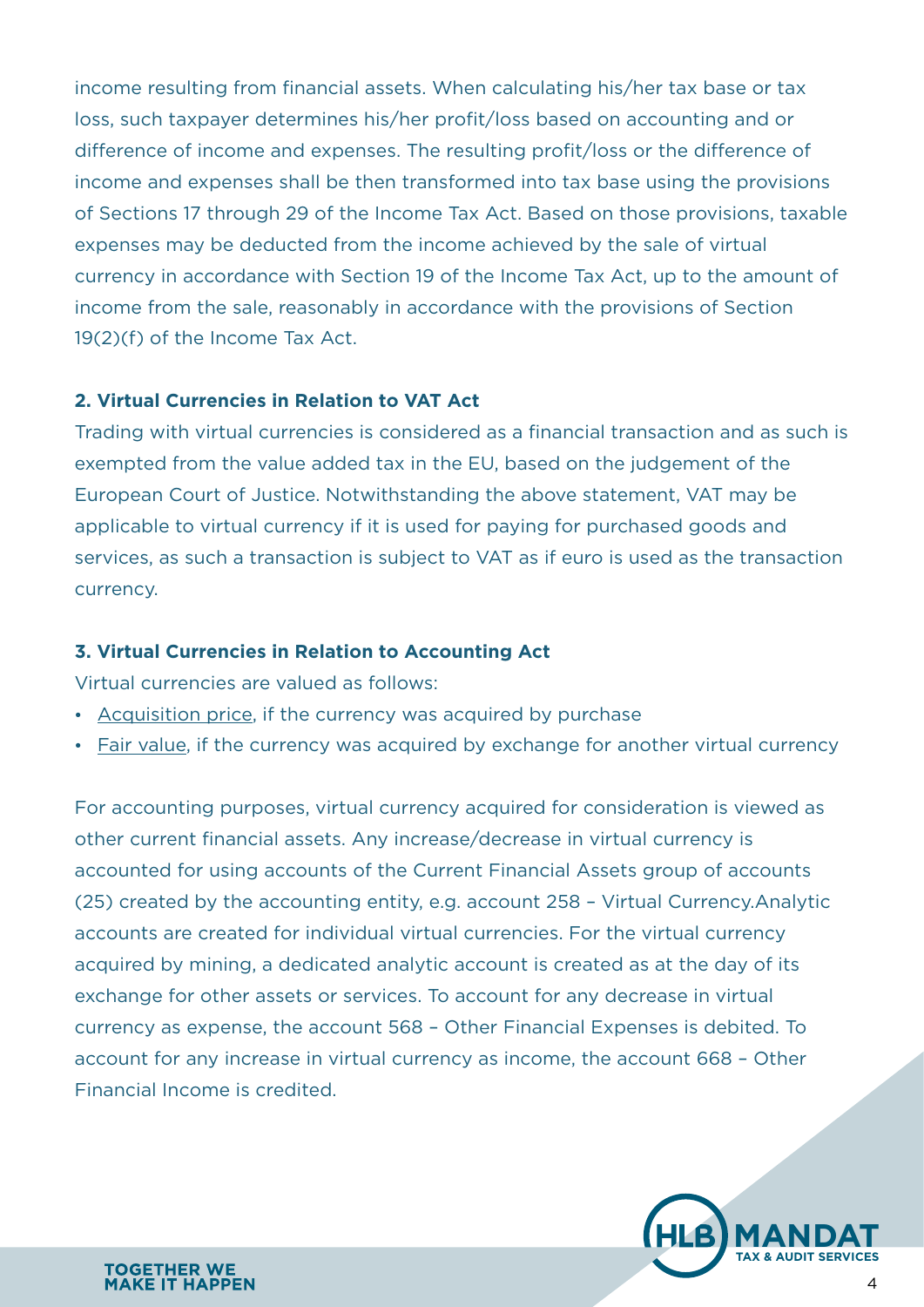When calculating fair value of virtual currency according to Section 27(13) of Act No. 431/2002 Coll., on Accounting, as amended by the amendment effective from 1 October 2018 (hereinafter referred to as the "Accounting Act") nominated in foreign currency to euro, the procedure pursuant to Section 24(2)(a) of the Accounting Act shall be used. Any differences in value resulting from the valuation of virtual currency and conversion of virtual currency to euro shall be, based on their characteristics, either debited to account 568 – Other Financial Expenses or credited to account 668 – Other Financial Income.

As at the date of financial statements, virtual currency is not valued using fair value and/or market value.

In relation to crypto-currencies, we often hear about their mining. Mining of cryptocurrency (virtual currency) is another manner of its acquisition different from a direct purchase of crypto-currency. Mining of crypto-currency, e.g. bitcoin, may be described as a provision of computational capacity of high-end hardware for tasks related to the crypto-currency (e.g. to verify whether transactions associated with the crypto-currency are true) for a consideration in the form of a fraction of cryptocurrency (virtual currency). Mining of crypto-currency may be performed by nonentrepreneurs as well as entrepreneurs. In case of crypto-currency we may thus encounter a situation, when at the beginning, there is no crypto-currency owned by a particular non-entrepreneur or entrepreneur, and he/she acquires it by the process of mining.

#### **CANCELLATION OF THE TAX GUARANTEE MECHANISM**

With effect from 1 January 2019, the provisions requiring to deposit a tax guarantee when registering for the payer are removed from the VAT Act in full. This move is related to the fact that this mechanism is no longer needed to fight against tax fraud as the number of decisions requiring to deposit the guarantee has decreased.

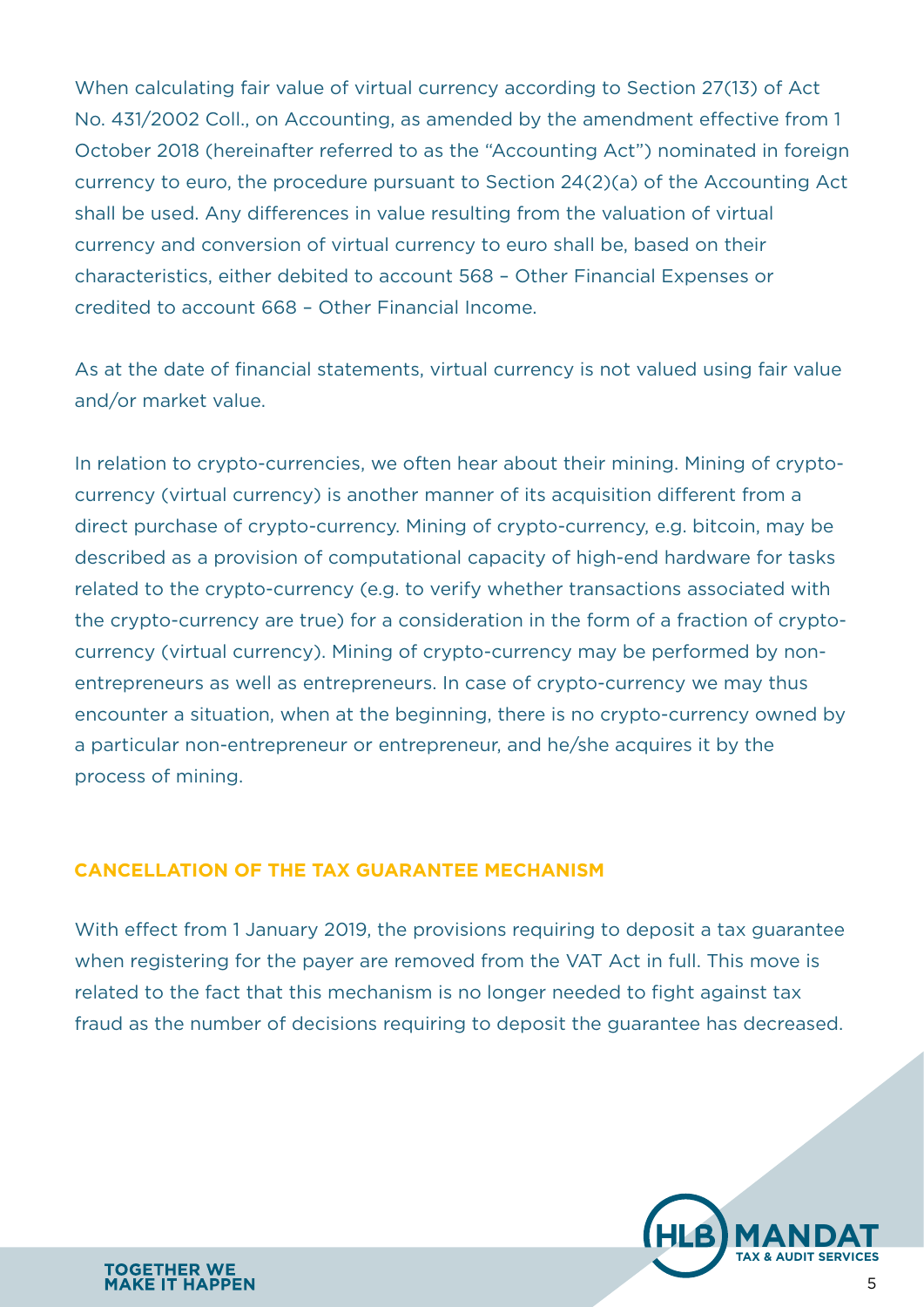# **TAXATION OF SINGLE-PURPOSE AND MULTI-PURPOSE VOUCHERS FROM A VAT PERSPECTIVE**

From January 2019, the amendment to the VAT Act introduces new provisions on the taxation of vouchers.

The law distinguishes between two types of vouchers, depending on whether or not the tax regime is known when a voucher is issued.

In case of single-purpose vouchers, place of delivery of goods or service and the applicable tax rate are known at the moment of the issuance of the voucher, and the tax liability arises at the moment of the transfer of the voucher.

A multi-purpose voucher, however, differs from the single-purpose voucher. In case of multi-purpose voucher, neither the place of delivery nor the applicable tax rate is known. The tax liability arises only at the time of the redemption of the voucher, i.e. when the voucher is exchanged for goods and/or service.

# **UNIFICATION OF RULES FOR THE ASSESSMENT OF TURNOVER FOR THE PURPOSES OF REGISTRATION OF A DOMESTIC VAT PAYER**

Due to the legal definition of this term, which is important for determining a payer's legal obligation to register for VAT, it was necessary – before 31 December 2018 – to distinguish between taxable persons using simple-entry bookkeeping and those using double-entry bookkeeping. For this reason, the adopted amendment does not use the terms "revenues" and "income" anymore.

Turnover means the value of delivered goods and services in the domestic market, except for those exempt from the tax, apart from insurance and financial services provided as ancillary services and/or apart from occasionally supplied tangible or intangible assets.

Turnover does not include pre-payments received in relation to future deliveries.

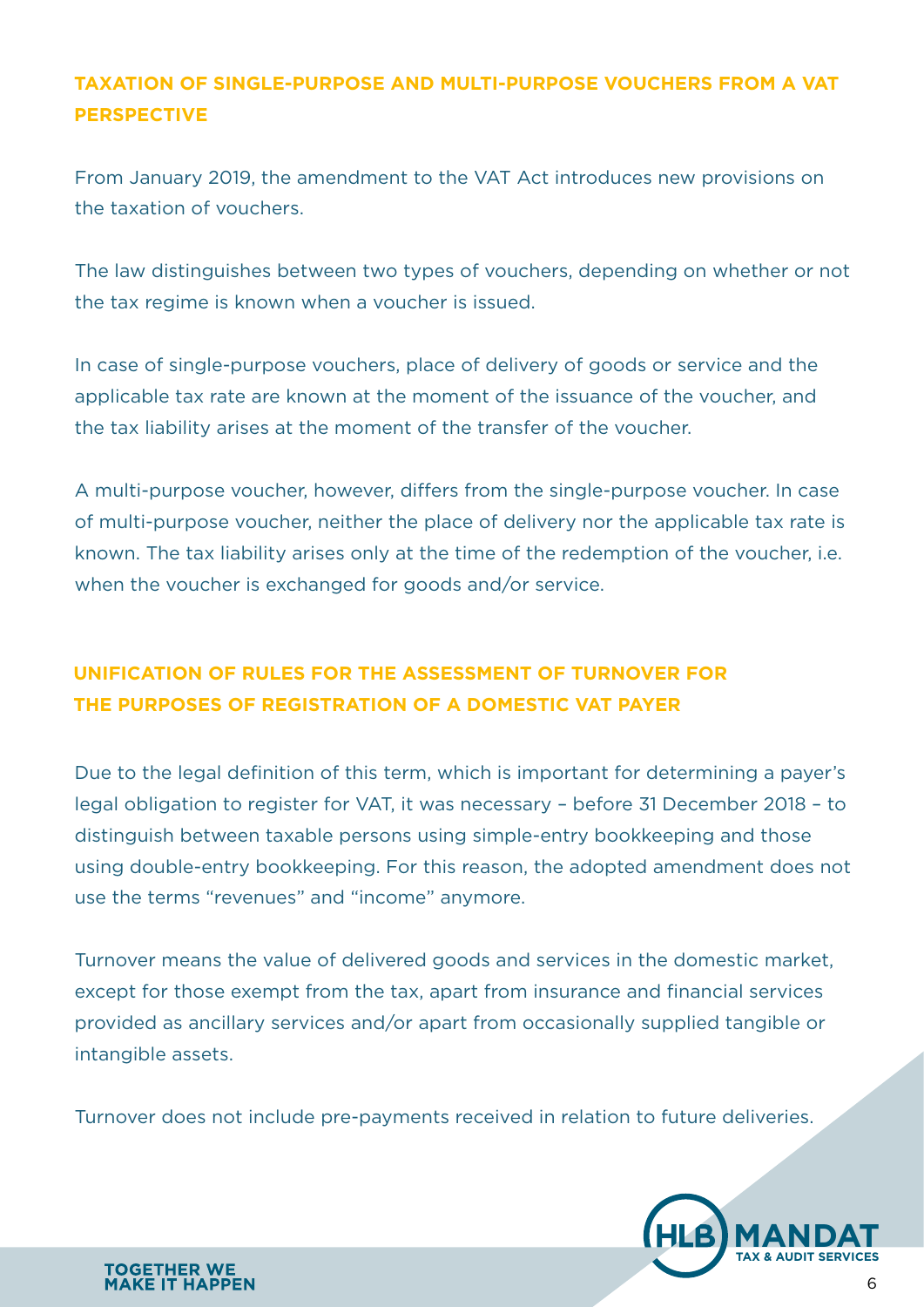They will be included in the turnover only in the calendar month in which the actual delivery took place or was completed.

# **CANCELLATION OF RECIPROCITY RULES FOR CROSS-BORDER FINANCIAL LEASING**

The amendment also introduces changes concerning delivery or acquisition of goods or new vehicles on the basis of a lease contract with a purchase option. The provider of cross-border financial leasing no longer has to adapt the tax regime to the VAT legislation in force in the lessee's Member State, and the same applies, *mutatis mutandis*, for the lessee.

In practice it means that the lessor performs a delivery of goods and the lessee carries out a purchase of goods.

# **CHANGE IN THE PLACE OF PERFORMANCE OF TBE SERVICES**

The amendment to the VAT Act aims at simplifying the process of provision of telecommunication services, radio and television broadcasting services and electronic services (hereinafter referred as "TBE services" only) provided to persons other than taxable persons within the European Union. The amendment concerns the place of performance of TBE services. Until 31 December 2018, the following principle was applied: the place of performance of TBE services to a person other than a taxable person is the Member State where such a person is established, has his/her permanent address or usually resides. From 1 January 2019, the place of performance of TBE services to a person other than a taxable person is the Member State where the provider is established, has his/her permanent address or usually resides, after specific conditions have been fulfilled, the most important of which is that the value of such services must not exceed EUR 10,000 in two consecutive tax periods.

TBE service provider that meets the above conditions may choose to maintain the

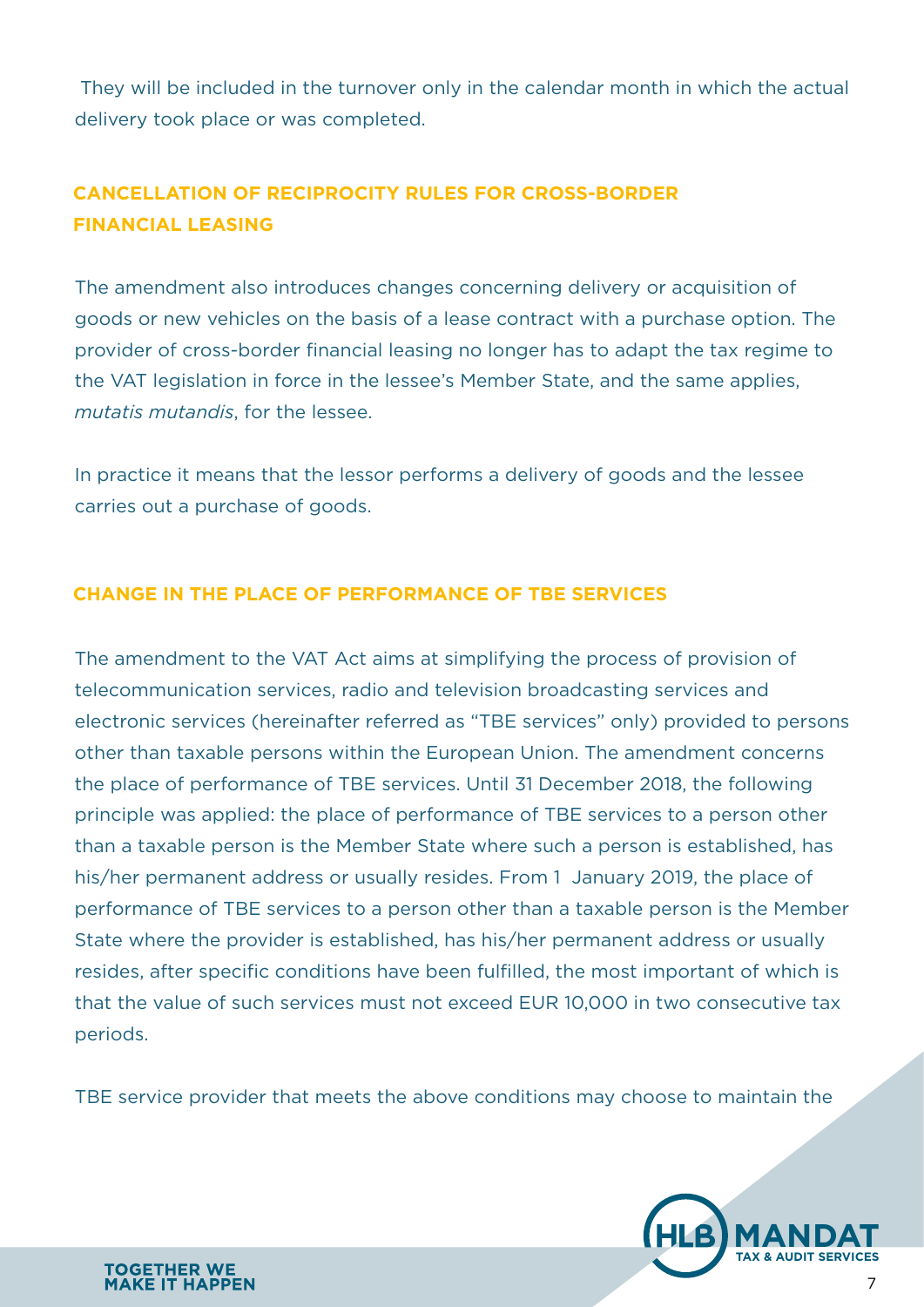original place of performance. Such a decision must be followed for the period of two years.

Another change allows to use the simplified procedure by suppliers from countries outside the European Union, even if they are registered for VAT in one or more Member States. Such foreign persons must not have, however, their seat or establishment in the EU.

# **REDUCTION OF THE VAT RATE ON ACCOMMODATION SERVICES**

From 1 January 2019, the list of goods with the reduced VAT rate is supplemented by a list of services with the reduced 10% rate. These services are: accommodation services of hotel type, tourist accommodation and other short-term accommodation services, operation of camp sites and grounds, as well as other accommodation services such as student homes, student hostels, etc.

# **CHANGE IN THE RULES GOVERNING DELIVERIES OF BUILDINGS AND LEASE OF REAL PROPERTY**

With effect from 1 January 2019, conditions for a tax exemption in case of delivery of building or a part thereof have been tightened. The purpose of this amendment is to ensure that an added value is subject to taxation when a change in the purpose of use occurs or when a reconstruction is so extensive, that the renovated building can be considered a new building. Both these cases must be the result of the construction works carried out on the respective building.

The same conditions apply to a delivery of a part of a building, e.g. an apartment and/or non-residential premises. In this regard, one more change has been adopted. The amendment makes it impossible for a taxpayer to decide that a delivery of an individual flat or apartment in a residential building should be subject to taxation.

Changes have been also introduced in the area of real property taxation. With effect from 1 January 2019, a mandatory exemption of lease or sublease of a residential building or a part thereof, irrespective of the status of the customer, has been implemented in the law.

**TOGETHER WE MAKE IT HAPPEN**